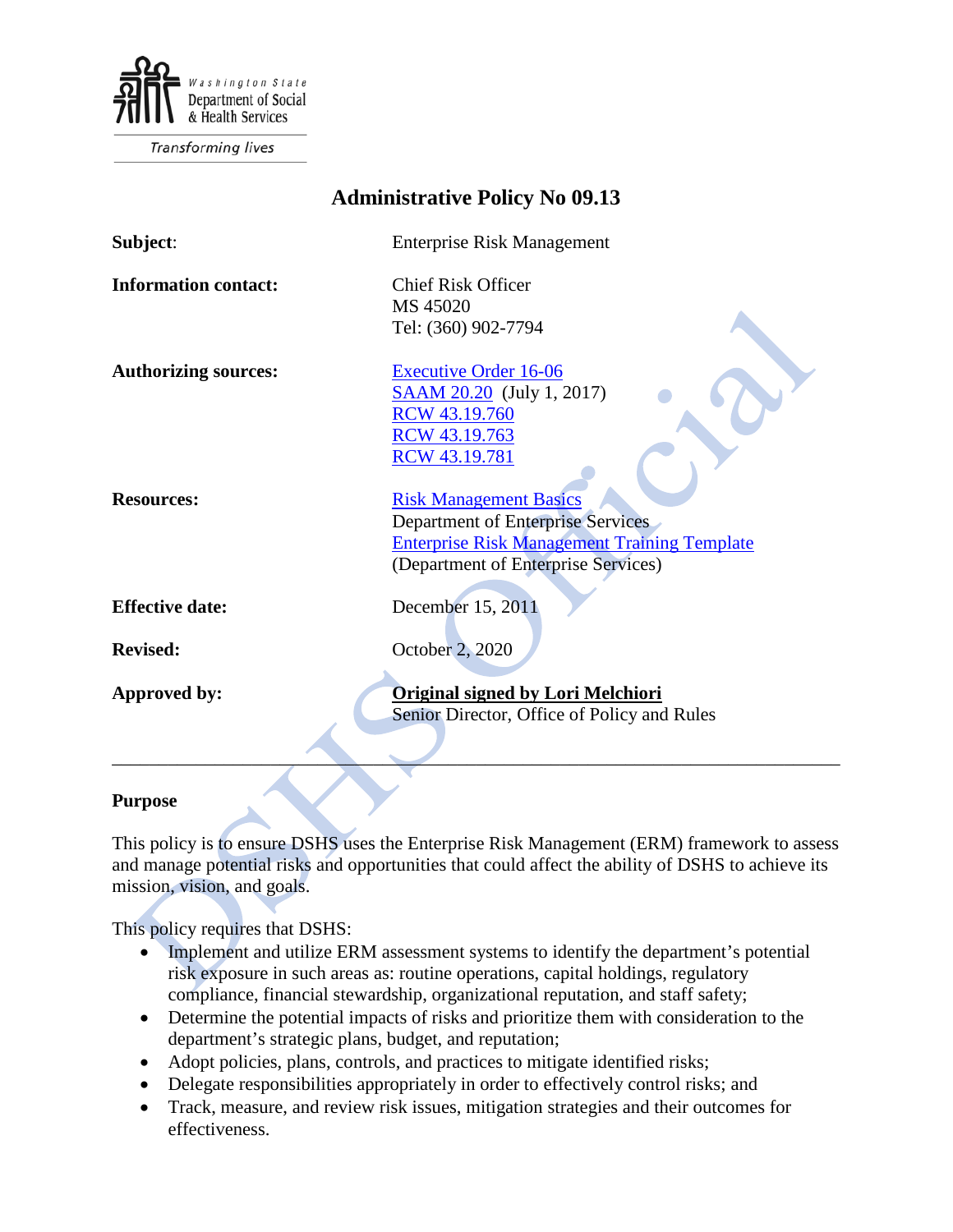Administrative Policy No. 09.13 October 2, 2020 Page 2

## **Scope**

This policy applies to all Department of Social and Health Services organizational units.

## **Definitions**

**Enterprise risk management (ERM**) is an integrated approach to identify, understand, manage, and mitigate risks an organization may face across all agency programs. The primary purpose of ERM is to inform and improve decision-making throughout an organization.

**Chief risk officer (CRO)** is the executive level position delegated to develop and ensure the integrity and operation of risk management practice including assessing and mitigating risks across the department.

**Risk** is the effect of uncertainty on the department's ability to achieve its objectives, or successfully achieve its strategic purposes.

**Risk assessment** is an ongoing process that includes identifying, analyzing, and evaluating risks and deciding how to respond to them.

**Risk management** is the systematic application of policies, procedures, and practices of identifying, analyzing, assessing, monitoring, and mitigating risks.

**Risk register** is a document that details the risk assessment by providing a list of high-priority risks to reaching the goal and an overview of how each will be handled.

**Risk response** means the action(s) taken to address an identified risk including:

- Avoidance (usually by discontinuing the activity)
- Accepting and monitoring (this should include setting a threshold to begin treatment)
- Reducing the likelihood/impact (reducing the conditions or occurrences)
- Transfer (e.g. through insurance or a contract)

## **Policy**

- A. The department is committed to adopting and maintaining ERM processes to:
	- 1. Guide business planning in all its organizational units;
	- 2. Track significant risk assessment and mitigation activities using data, reports, and a risk register;
	- 3. Monitor and assign accountability of risk mitigation practices;
	- 4. Monitor asset protection practices and outcomes; and